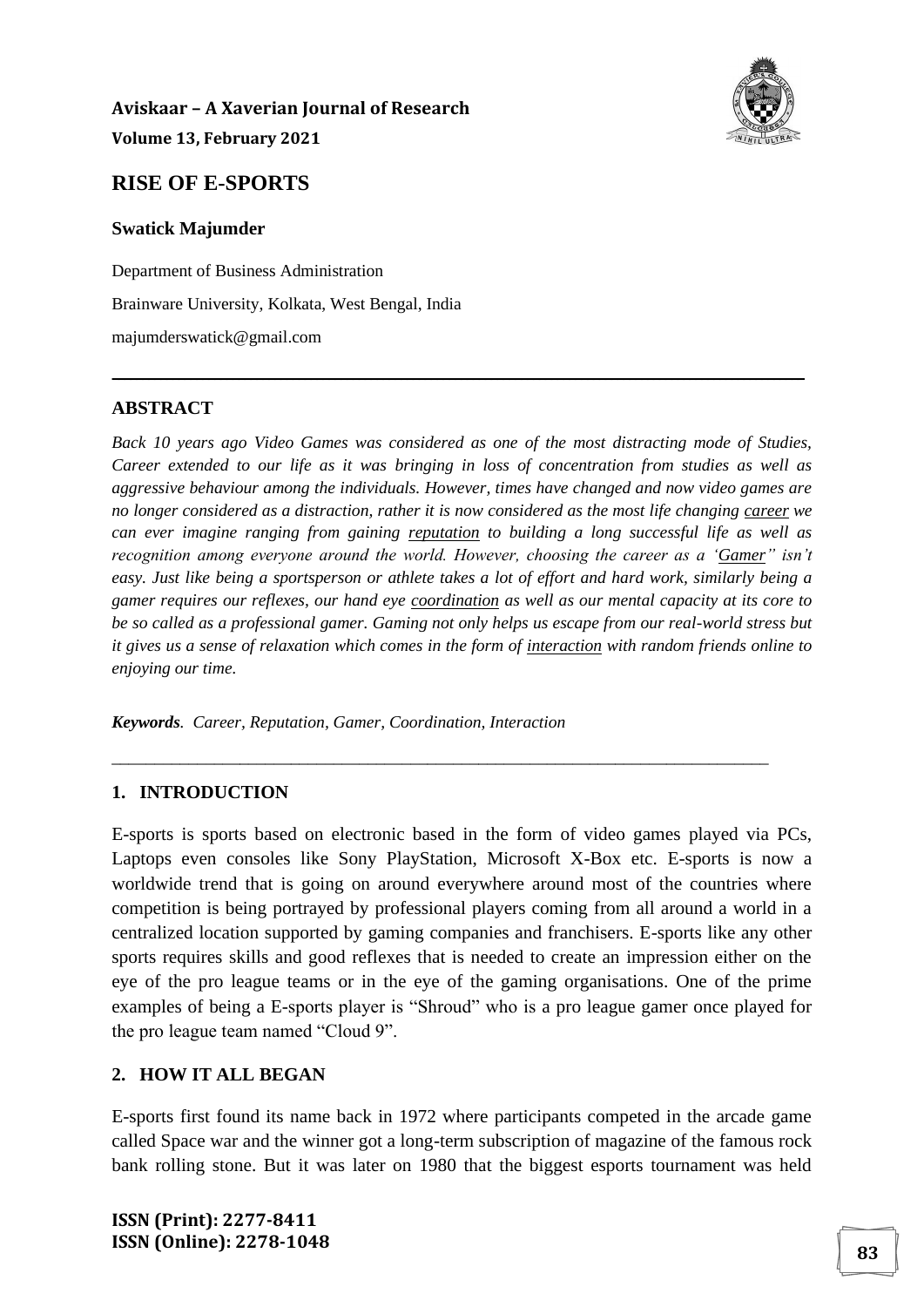

attended by 10,000 audiences where the game Space invaders was played. On 1990 the rise of Nintendo gaming started taking place with players competing in the game called quake which is still played now. Fast forward to 2000s where now more than 100 gaming tournaments are held ranging from FPS games to RPG games and much more and this kind of games are now being live telecasted with the help of YouTube and Twitch.



## **Fig. 1 Snapshot of Space War Back In 1972**

*Source: Bountie Gaming, Medium.com, 3rd Jan, 2018*

## **3. MARKETING ANALYSIS ON E-SPORTS**

Since our childhood we have been playing video games from Gameboy to Nintendo and now to next generation consoles like Xbox and PlayStation, but have we ever thought about a career on it? It sounded absurd but now E-sports is in such a position that big companies want their Marketing Team to focus on E-sports companies like Logitech, Samsung, Asus etc. on July 19th, 2019, A US Teenager of 16 year old won a World Championship Tournament of Fortnite where he won \$3 Million which grabbed the attention of a lot of recognised news channel like BBC and Fox news along with main stream media as well as magazines like Wired and digit as a part of promotional Marketing Mix on E-Sports. Logitech ever since they started collaborating with E-sports gained \$161 million out of their total \$720 million on 2020 with 22% of their total sales and a net income of almost \$73 Million.

Some of Big Marketing Strategies are as follows:

- LG and Valorant hosting Valorant Tournaments for Indian Gaming community with a chance to win a huge sum of amount around 2 or 3 lakh rupees.
- Coca Cola with Riot Games Collaborating to Promote E-Sports on League of Legends World Championship Series with League of legends characters being portrayed in their Coke Zero Cans.
- Airtel Partnering with Nordwin Gaming of Indian E-Sports to expose the potential of young Indian talents on E-sports.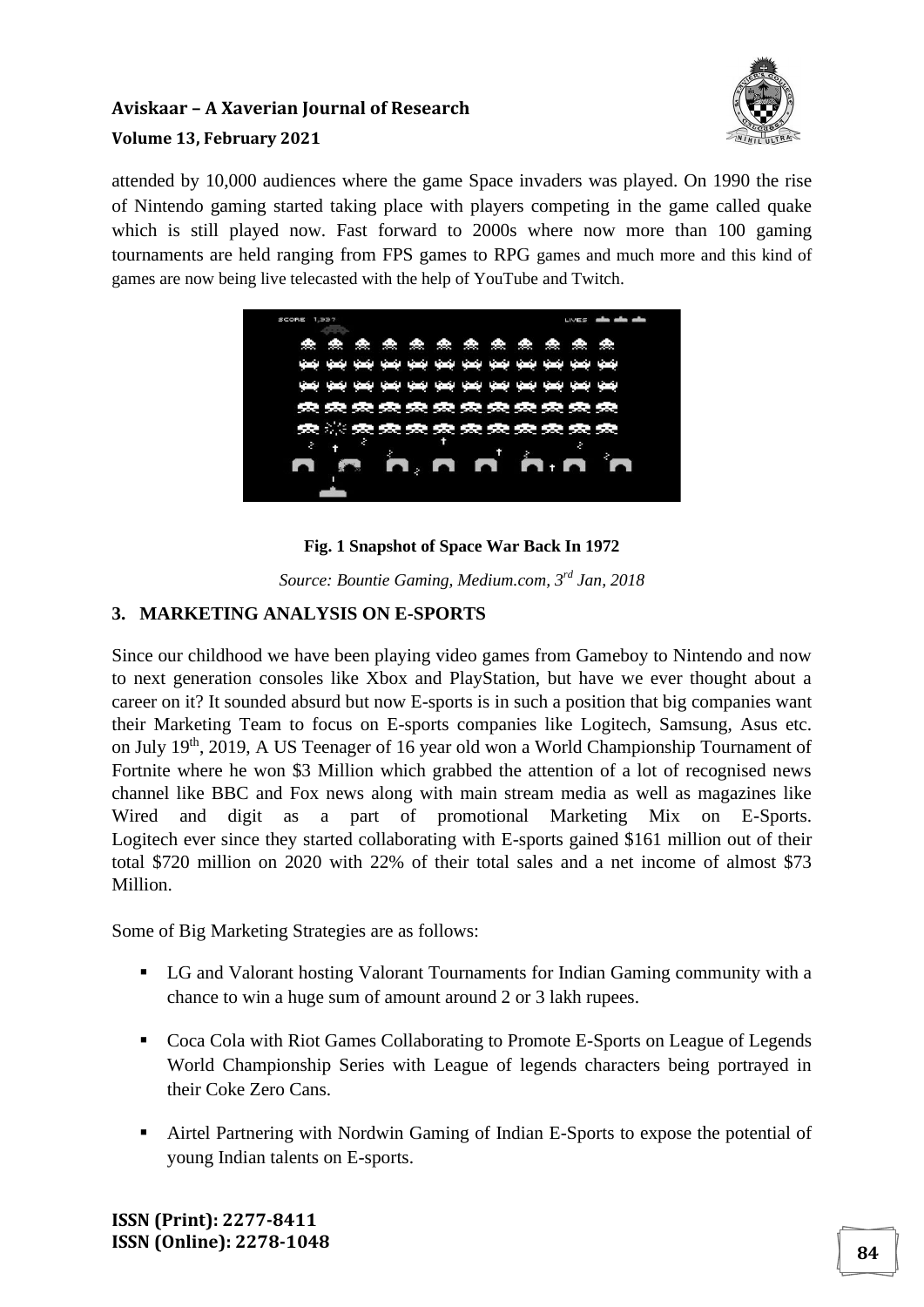

## **4. LITERATURE REVIEW**

#### *4.1 How Does E-sports Benefits Us*

#### *4.1.1 Hand Eye Coordination*

As we have seen in sports like football or baseball even in cricket the players have perfect combination of their eyes and their hands in order to either catch the ball, save the ball or hit the ball with the bat which cannot be done without proper training. Similarly, E-sports requires a proper tracking of our eyes along with the movement of our in-game character by keyboard or with a controller. Not only it benefits players on becoming better, but also it helps us in real life on tackling multiple tasks at once. The one benefit of E-sports is that we can practice with the help of aimbot training applications or directly in game whereas in physical sports the only form of practice is in nets on the eyes of the coach.



#### **Fig. 2 Snapshot of Aim Lab Trainer for Improving in Hand Eye Coordination**

*Source: Steam, 7th Feb, 2018*

#### *4.1.2 Own Utopia*

Our Lives aren't as simple and easy as the rich people, people with crippling anxiety or depression tends to lose interest and mood from certain things. Gaming and its community help this kind of people to engage in certain activities which lets them have fun and enjoy their time in on online environment surrounded by people around the world who comes together. When someone is engaged in gaming, they tend to spend hours on it without worrying about anything else which keeps their mind distracted from real life worries and stress.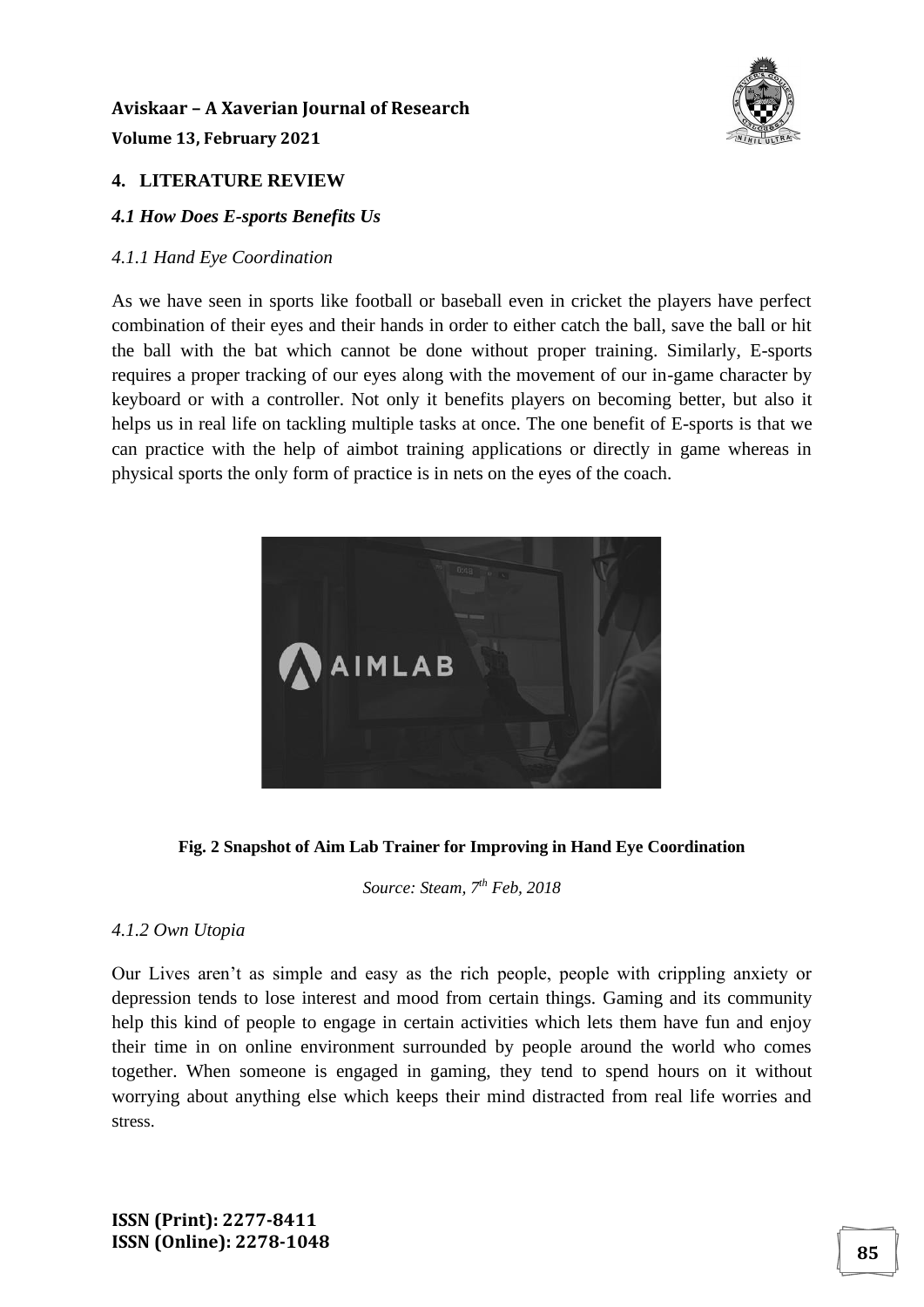### *4.1.3 Recognition*

Various games have access to competitiveness mode where the stakes are high and people with much better skills comes to play which is termed as rank mode. This rank mode gives the players an opportunity to test someone's skills and ability on how they play it. When someone with extraordinary skills portrays their talent On Live stream like on YouTube or twitch, catches the attention of some of the members that belongs to a pro league team and gives that person a chance to be part of their team and play for team on international level that not only gives them chances to improve but that person will be recognised around the world just like when someone gets a contract to play for a football team like Barcelona or Bayern Munich.



 **Fig.3 Content Creator Tfue getting Faze Contract**

*Source: James hale, Tube filter Article, 20th may, 2019*

## *4.2 Emerging Trends of E-Sports*

We have been playing games all our lives from consoles that used to cost around \$15-\$20 to buying consoles of \$300-\$500 with added new features and peripherals but why do we buy it? As a part of young Generation is it hard to find certain interest that suits our calibre. Esports provides an opportunity to this young generation to reveal their skills and talent on Esports something which they are unable to showcase due to lack of opportunities on their individual countries.

As time progresses on, new features gets added and adapted and this youth knows exactly how to adapt and cope to changes around them and not afraid to try new things similarly, in E-Sports the competition is always high and that's exactly how this youths uses that high heated tension to their advantage as a way to overcome their fear. New Marketing Management gives this companies opportunity to diversify their brand recognition with collaboration from gaming industries giving them a head start of their competitors and this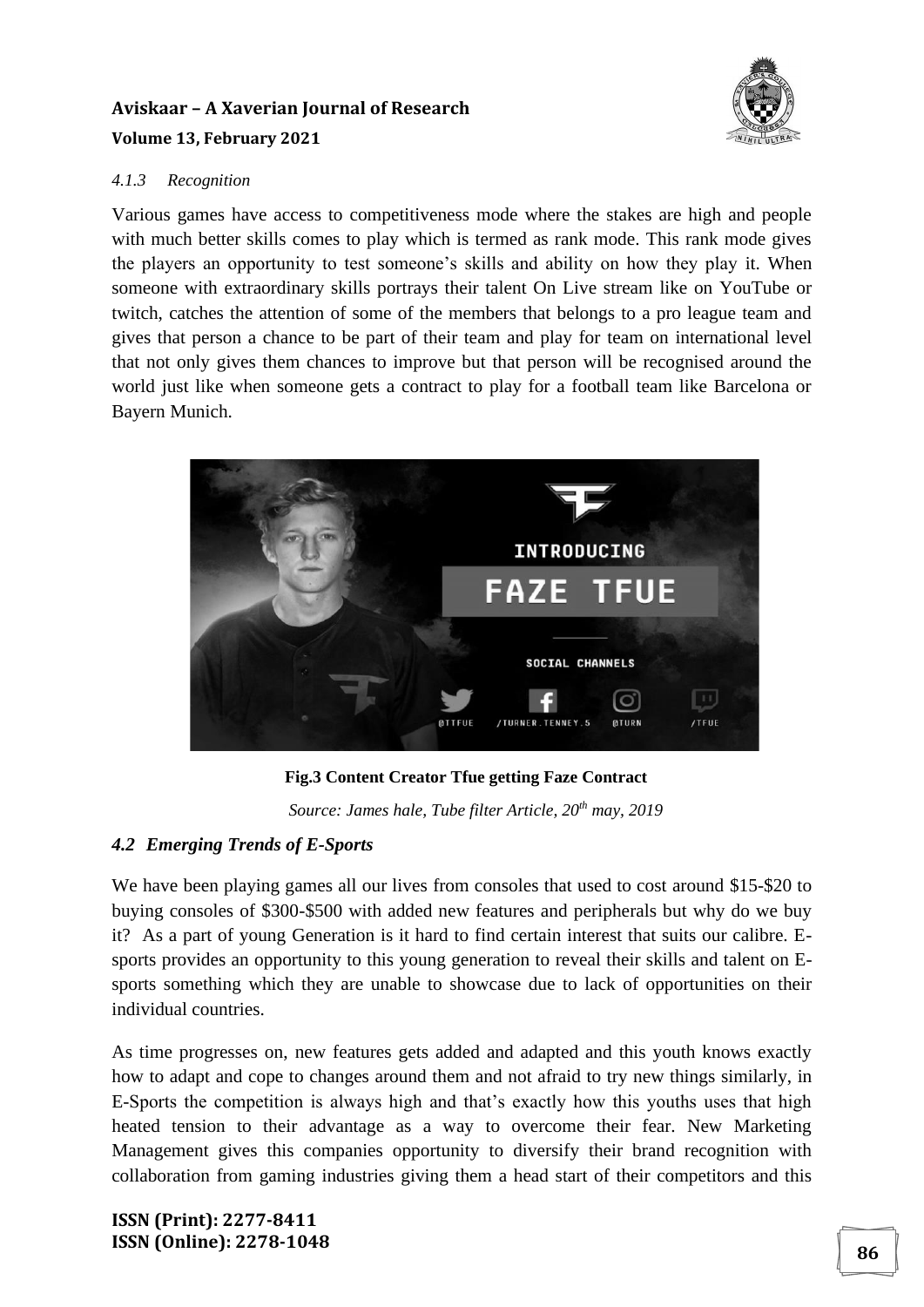## **Aviskaar – A Xaverian Journal of Research**



#### **Volume 13, February 2021**

youths actually go to an extent to purchase their gaming products to show their love towards E-Sports. More recently people have been started to Invest in the Professional E-Sports team Fnatic to become a member of their team or to apply for a role as marketer or HR for this pro league teams to show their interest.

## **5. WHY CHOOSE E-SPORTS AS CAREER?**

## *5.1 Self-Employment*

One who chooses to be a gamer has an option to either Stream their gameplay or make content videos to be added on YouTube in order to gain subscriber and views for monetisation. In both cases its worth a lot of money at our own comfort as all we need is a good gaming device, a camera and some editing tools to start. Grinding for views and followers gives this people a chance to earn in order to live their life.

At present time, when unemployment is at huge numbers and athletes not getting enough chances to compete, they are slowly moving towards content creation and gaming which is earning them money in huge amount which also comes with recognition.

Athletes like Virat Kohli, Leonel Messi, even Hollywood superstars like Henry Cavill started streaming their gameplays as a second profession.



**Fig. 4 Twitch Subscription Prices As Means of Getting Paid**

*Source : Twitch Official Site*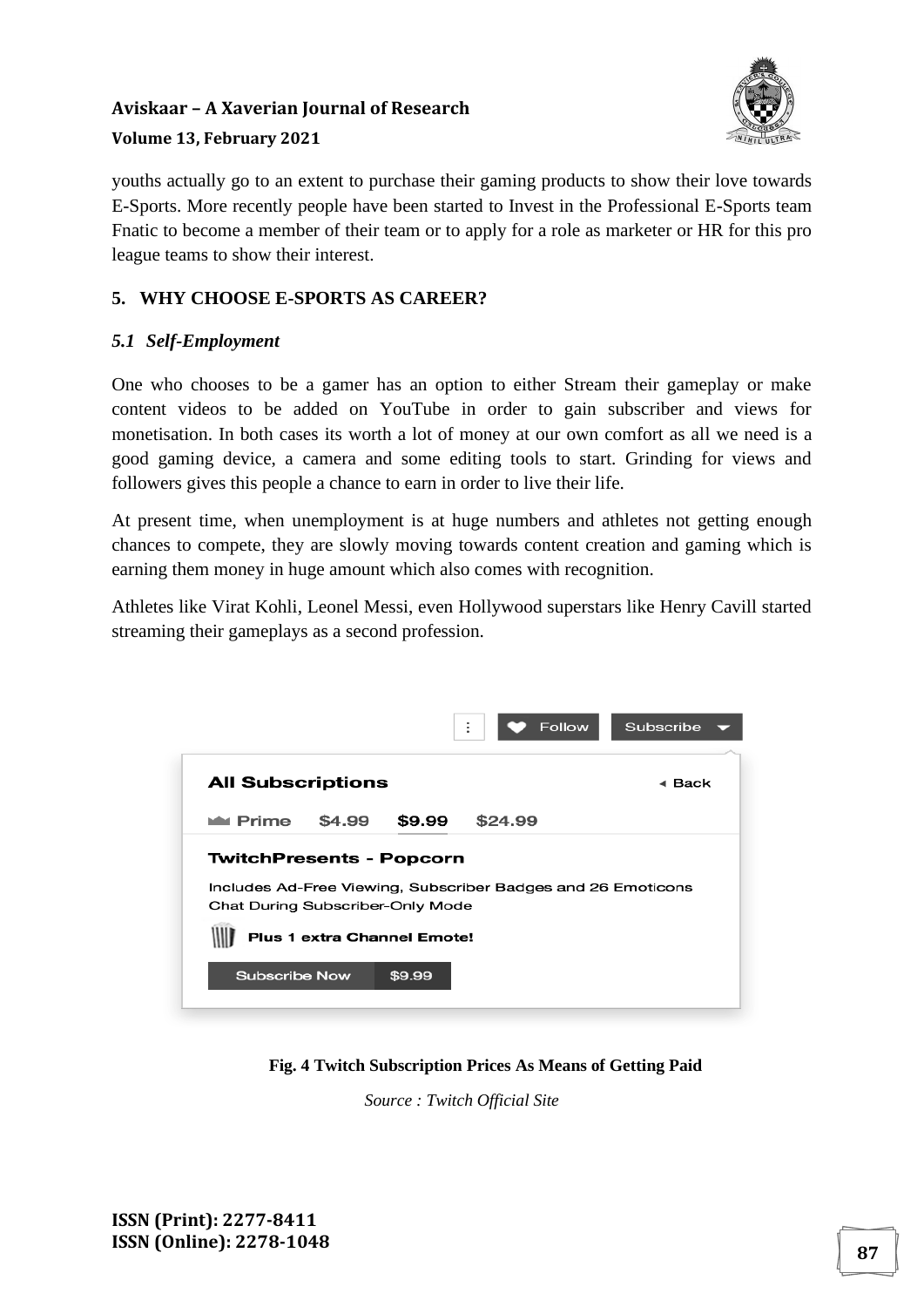

#### **5.2** *Franchisers, Merchandises and Partnerships*

When someone possess some remarkable skills in gaming while also being a good content creator, Some Brands and companies like Ubisoft, EA, even Samsung collaborates with that certain person to launch products with their names or their logo on it which not only promotes that brand but also the revenue earned from it goes to them in certain amount. Games like Rainbow Six Siege or Counter Strike has in game collectibles of professional players and content creators that is hand made by them. Not only that but certain Gaming Stores like Digital Storm gives away Free gaming PCs to content creators and professional gamers who are under the contract of a professional team.



**Fig. 5 Logitech Collab with Professional Player Shroud**

*Source: Essentially sports by shwetang parthsarhy, 16th September, 2020*

#### **6. TOURNAMENT OPPORTUNITIES**

Just like Various sports conduct different tournaments where players gets a chance to showcase their talent in order to get a chance to be a part of a bigger team like cricket having IPL and football having Champions league, Similarly there are gaming tournaments like Gamer Connect tournaments hosted by NVIDIA which is free for all, LG WD Black tournaments that gives players a bigger chance to play on a much bigger tournament played by professional players. This Tournaments gives huge amount of profit as winning price that goes up from thousands of dollars to millions of dollars some of which goes towards charity so not only it promotes the players but helps the economy as well.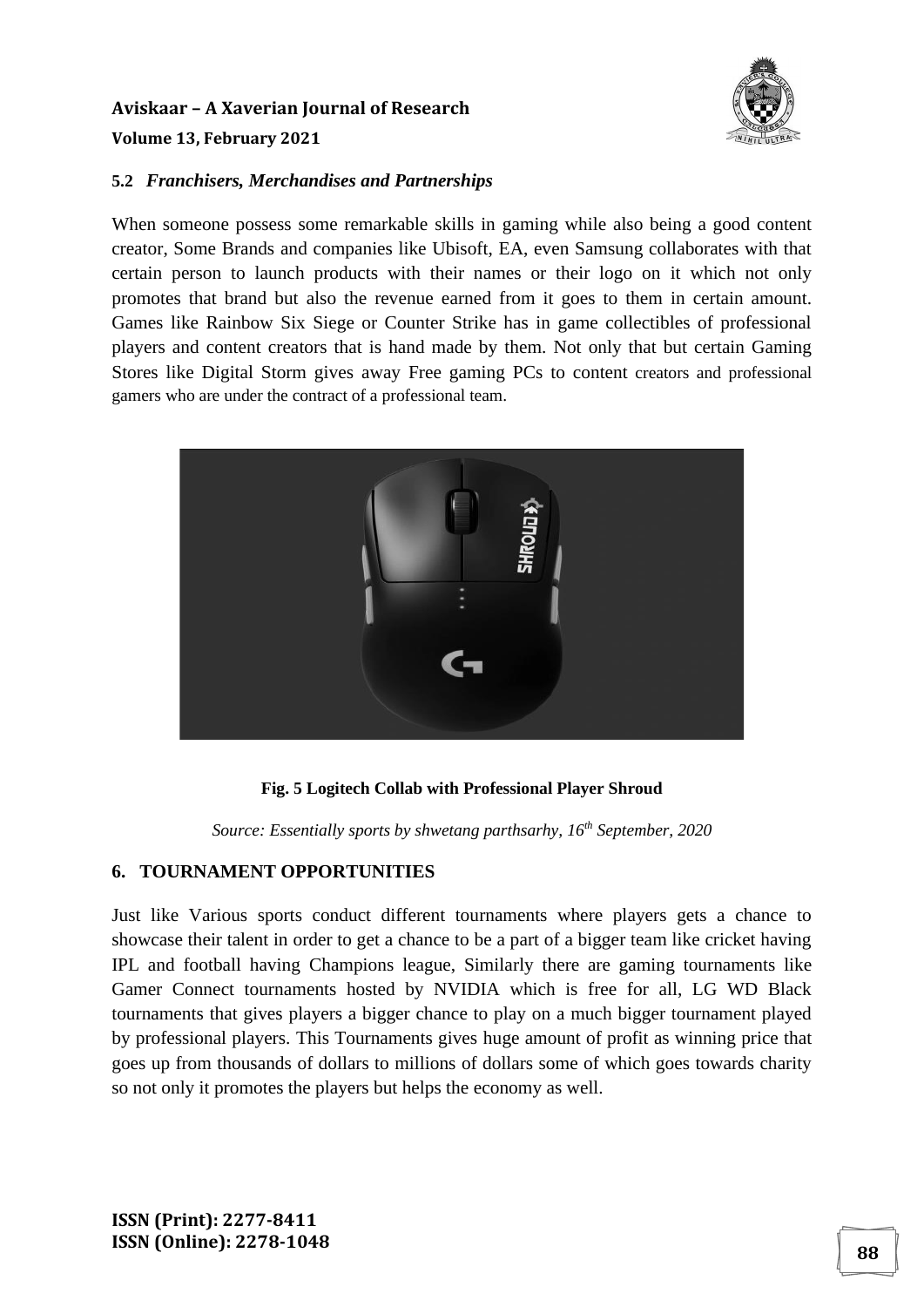



**Fig. 6 Twitch Rivals Call of Duty Warzone Tournament**

*Source: Game byte blog by Lara Jackson, 23rd march, 2020*

## **7. DATA PRESENTATION OF E-SPORTS**

## **Logitech**

Logitech which is as equal as Microsoft in terms of proving the perfect PC peripherals has gained total of 17% total share growth on 2020 from 9% on 2019. They gained \$297 Million from USA as revenue, \$232 from Europe and \$191 from Asia-Pacific all on 2020 so far compared to \$690 Million on 2019.

## **SONY**

Sony raised a total annual profit of \$6.7 billion on 2020 out of which July-September itself raised It to \$3.2 Billion out of \$6.7 Billion because of their pre orders of PlayStation 5, PS plus subscription and newly added PS4 Games as a result they purchased Crunchyroll, an animated web series platform company for a billion dollars and invested an amount of \$64 Billion for which they expect a return of \$640 Billion.

## **Microsoft**

Microsoft recorded a 64% growth in revenue in the fourth quarter of 2019 for which it got an annual of \$1.2 Billion or 65% as a result of people staying home due to covid-19. Their New launch of Xbox Series X and Series S gave them a boost of extra 49% Revenue on their pre orders and launch.

## **8. HOW IT HELPS THE ECONOMY**

## **Charity for Underprivileged**

While Taking part in some major tournaments, The E-sports players not only get rewarded with trophies, but the prize money that they receive, 10 percent of It goes into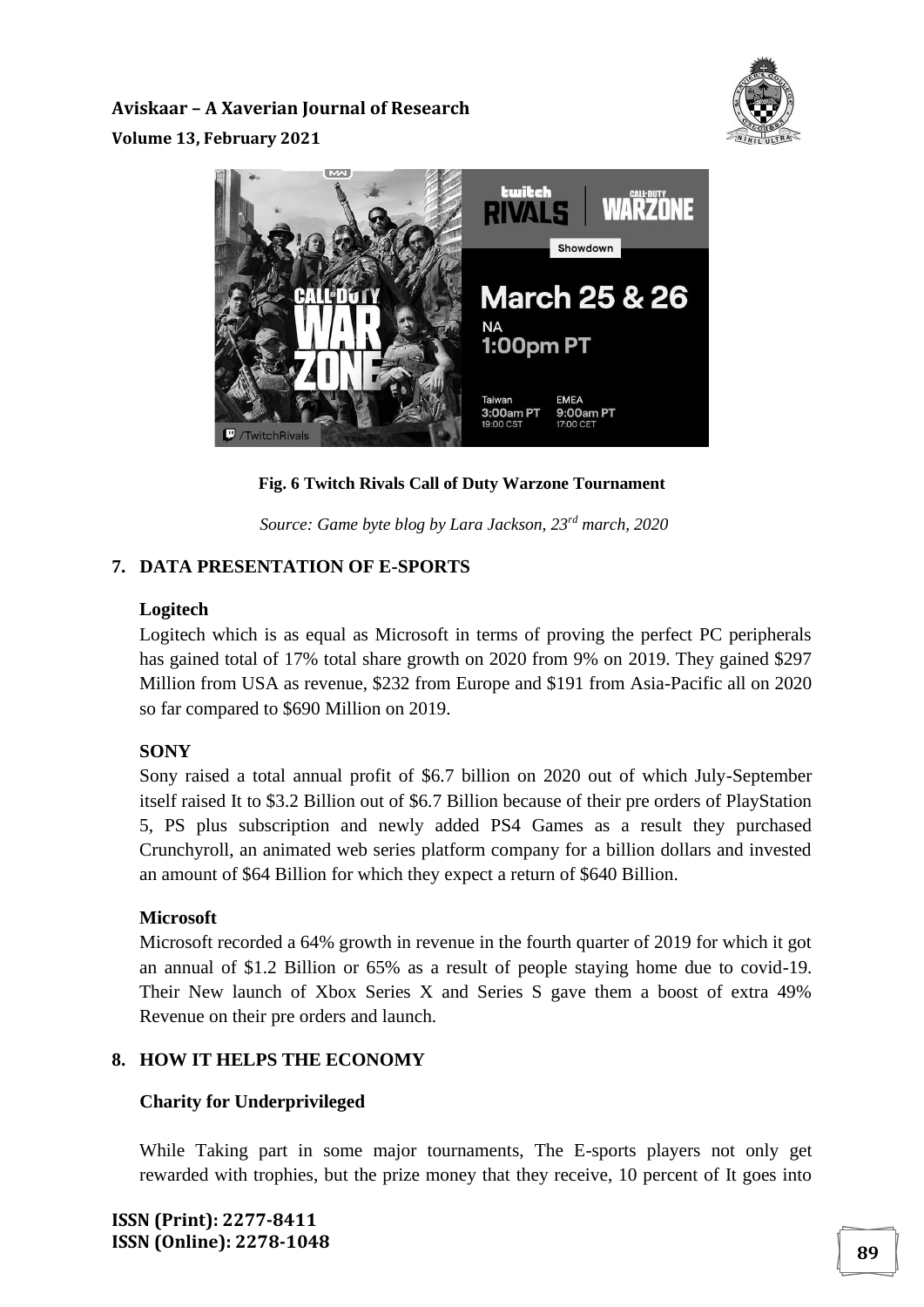

the charity or donation to autism centres, orphanages as well as some non-profit making organisations. Not only it raises the recognition of that particular gaming community, but these tournaments are held every month raising more and more money for CSR works that they take part in. Moreover, the money raised from subscriptions and views, the streamer decides to either keep it or donate it for charity when the event calls for. On march 25<sup>th</sup>, 2020, A professional player and streamer named Ninja donated \$150,000 on a charity called "Feeding America" to help relieve those affected by the coronavirus outbreak.

## **Game Stores**

As the Trend for gaming moves up and celebrities and athletes are following the footsteps on being gamers, gaming is now a major trend which is a great opportunity for local people to start a game business by opening up stores that sells gaming products, consoles and hard copy games on a price that everyone can afford thereby making a good profit out of it. One prime example of such is the store called "GameStop" which has over 700 stores around USA that sells games, gaming products and consoles.



#### **Fig. 7 Games the Shop Store in Mumbai, Maharashtra**

*Source: Games The Shop, Infinity Mall Official Website, 14th October, 2020*

#### **CSR Projects by the Gaming Companies**

It has been only known that tech companies like Apple, Microsoft etc are known to give a lot to work for the Non-profit making organisation to increase their social responsibility, But recently it has been the gaming companies like Ubisoft and EA who has also been doing a lot of CSR works to not only increase the social corporate responsibility but to also use their revenue for a good cause towards the environment. Recently Ubisoft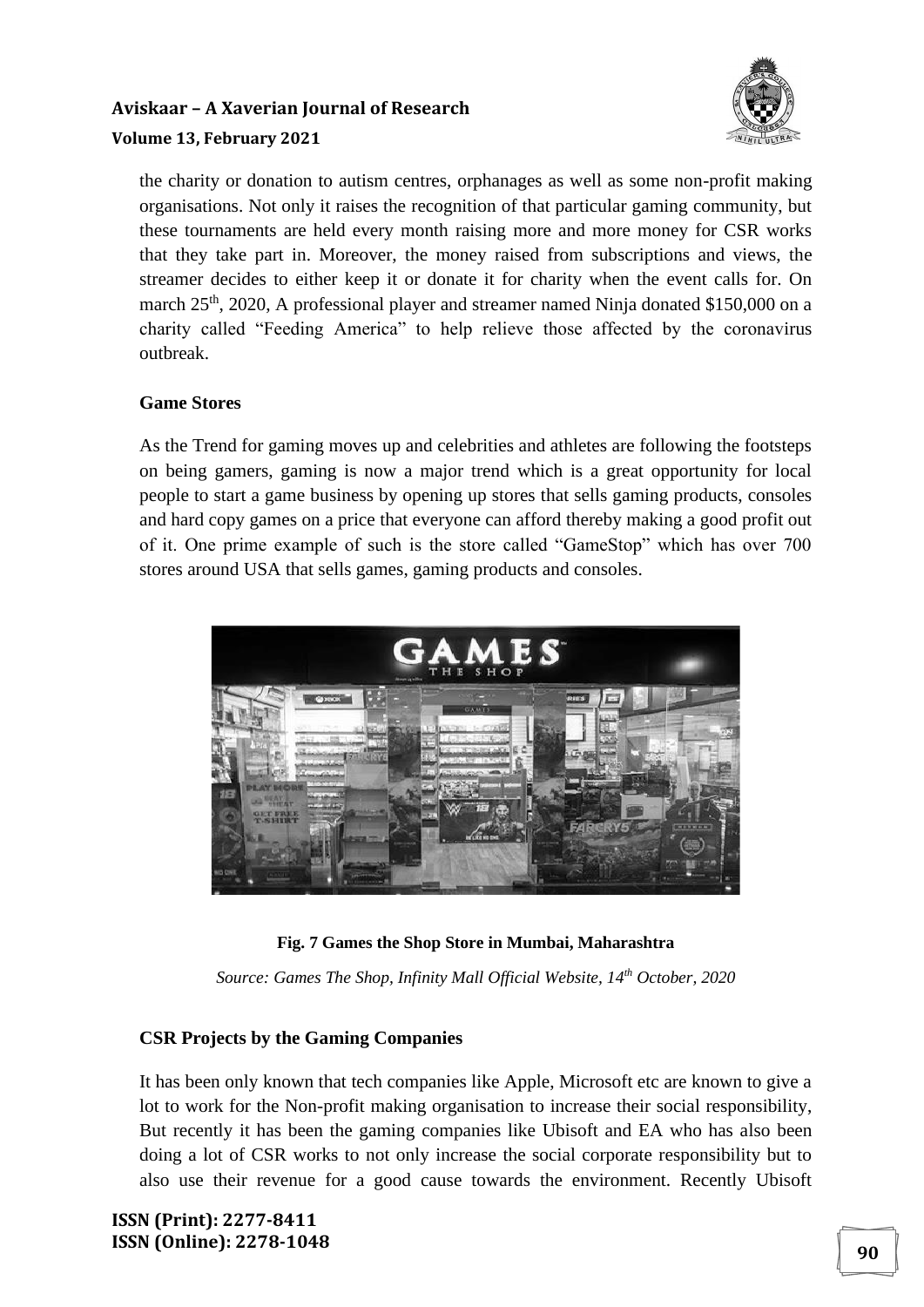## **Aviskaar – A Xaverian Journal of Research**



#### **Volume 13, February 2021**

worked with UNESCO on preserving and renovating the Notre dame in Paris that got engulfed in fire by providing them the accurate and clear blueprint of both inside and outside of the Notre Dame that was clearly portrayed in their game "Assassins Creed Unity".

## **9. LIMITATIONS**

**Wrong Decision**: Just because we look at other play doesn't mean it's the same kind of interest that we will get too and end up choosing the E-sports career where our skills are of no match to others in a particular game. To be in a Professional team you have to be committed to one game and cannot switch between. A Person expert in League of Legends cannot be allowed to compete in CS.

**Costly Leap of Faith**: Just because there is a professional team that doesn't mean it's a good one there are E-Sports team who are always at last or who's revenue is not high. If you're a content creator for YouTube or twitch, whatever you earn from there half of it will be taken away by the E-Sports team as part of your contract with them so for that reason its okay to be an individual rather than a team player.

**Skills Mismanagement**: When we work for a certain organisation we are expected to be employed for a certain set of skills even if we don't have it similarly to be in an E-Sports team its vital to have the maximum skills on almost Both consoles and PC along with accurate aim and game knowledge where we go lacking In and takes time to develop as a result we will fall back of others and ultimately may lose our contract due to skills mismanagement.

#### **10. THE EVOLUTION (THEN VS NOW)**

As we move ahead, we can now enjoy any game we want back at home, show our skills and get a chance to be in a bigger picture by streaming or making videos of our talents in gaming. From waiting hours in queue in the arcade store and game centres, we can save time and play any game we want by just having a Console, Pc or Laptop which wasn't possible back during 1972.

As time moves ahead, Universities around the world are using VR games as means of graduation ceremony during this time of pandemic when social distancing is a necessity. Furthermore, more gaming tournaments and companies are being launched with new streaming services in Facebook and Microsoft Mixer allowing more players to showcase their game and earn online. A similar case happened when the mobile game PUBG got huge recognition and player activity in India as a result thousands of tournaments got held even by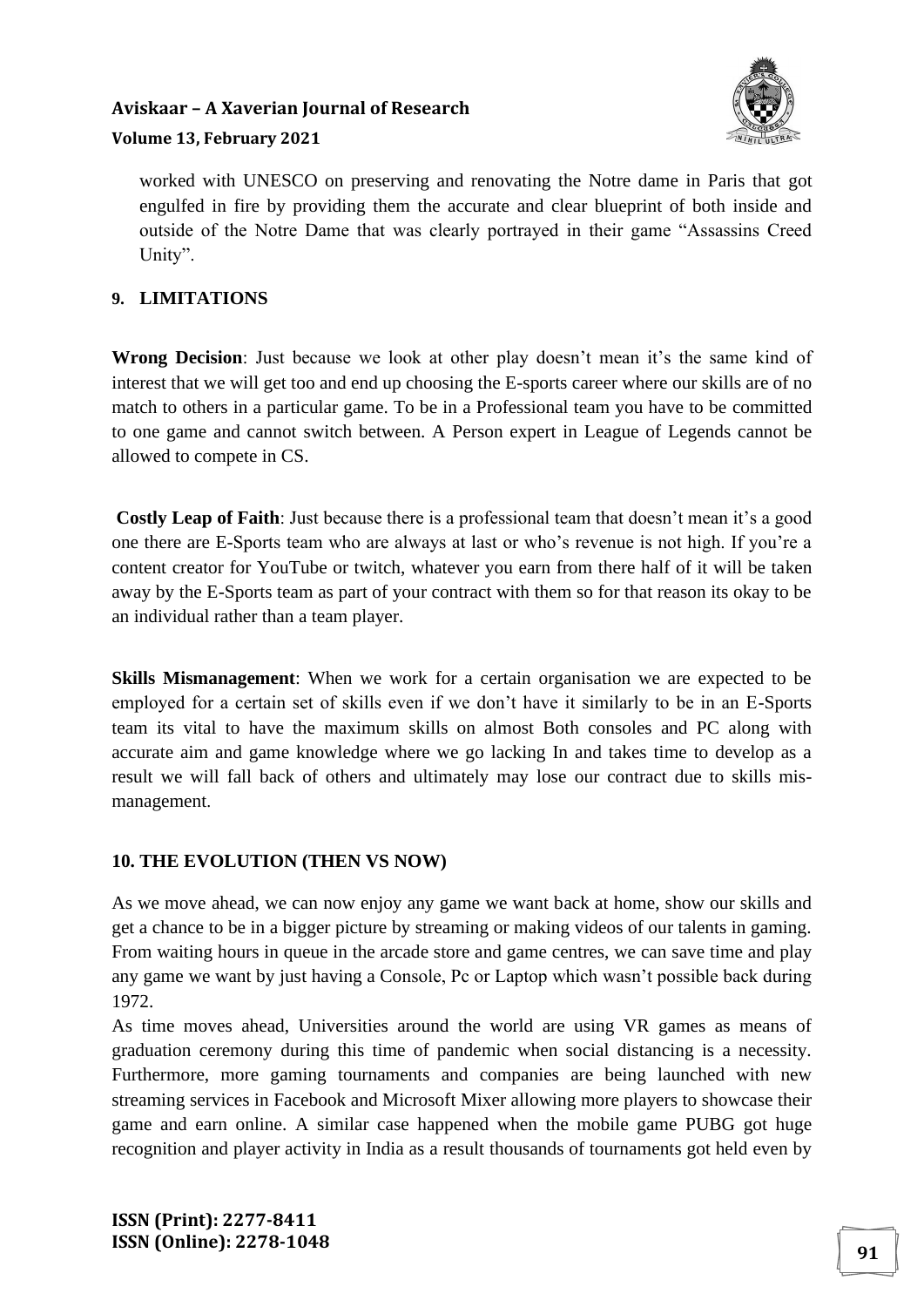

certain Universities and Schools. The government are now planning to fund for such gaming providing training and salaries to play games and bring in annual return.



## **Fig. 8 IIT Bombay VR graduation Ceremony**

*Source: Interesting Engineering article by Deniz Yilmaz, 25th august, 2020*

#### **11. CONCLUSION**

Though back in 2010 people used to laugh at others who chose gaming and esports as their career as the only job back then were either be in IT, be a doctor or an engineer. With growing time that seemed to change as Technology bought online community and gamers together to not only be a part of a bigger picture but earn through online mode that requires much higher skills and knowledge against equally knowledgeable and skilled E-sports players. Though being a gamer means a lot of funding in terms of purchasing a good system that can run most games but the reward afterwards is a lot satisfying when those skills are being put to good use and being paid off.

Maybe in the next 10- or 20-years E-sports may lose its touch, but it will be marked in history as the most accomplished way of paying off your debts.

## **REFERENCES**

- 1. Snapshot of Space war back in 1972, Source: Bountie Gaming, Medium.com, 3rd Jan, 2018.
- 2. Snapshot of Aim lab trainer for improving in hand eye coordination, Source: Steam,  $7<sup>th</sup>$ Feb, 2018.